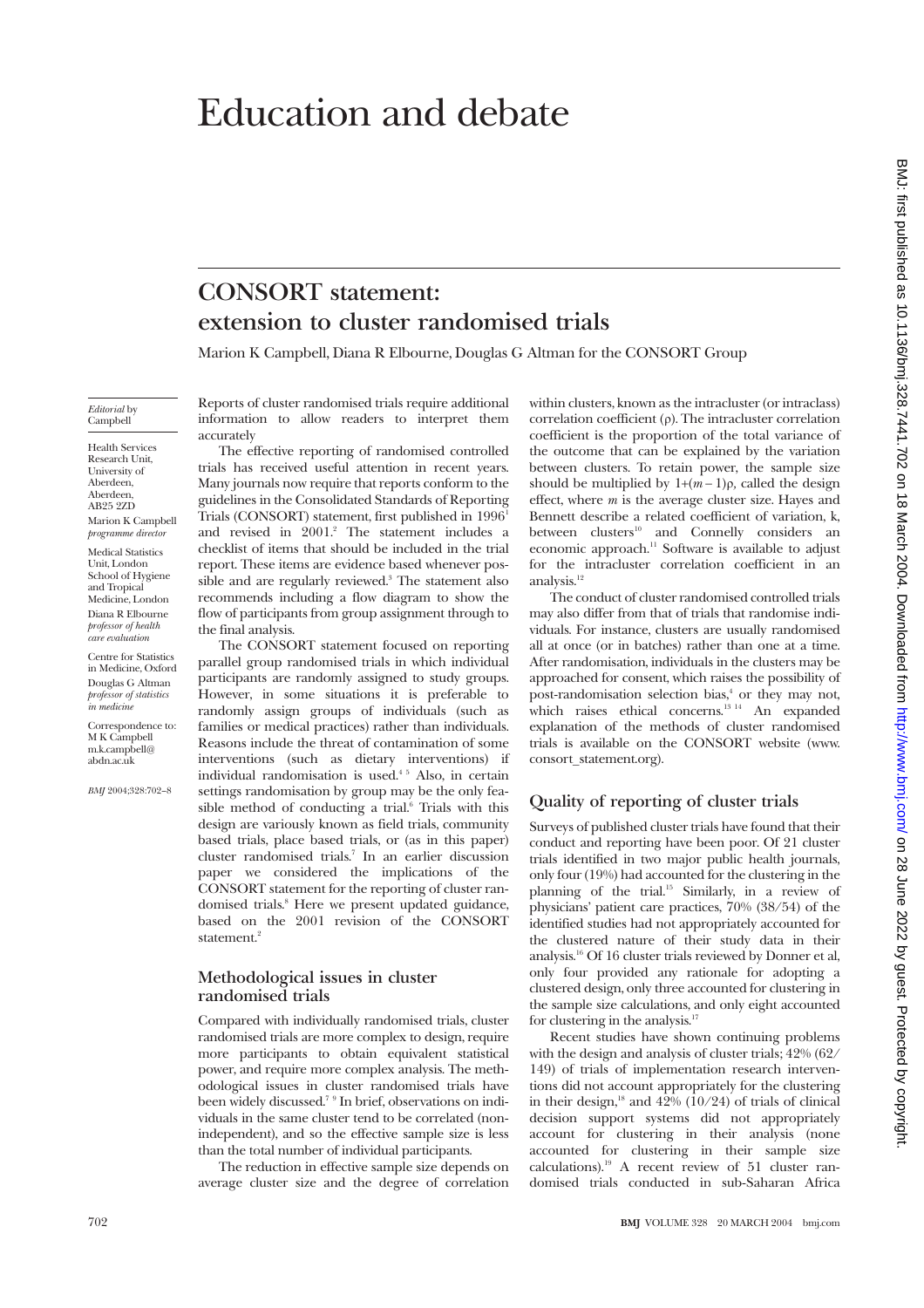published in the past 30 years showed only 10 trials took clustering into account in sample size or power calculations, and only 19 took clustering into account in the analysis. Intracluster correlation coefficients and design effects were reported in only one and three trials, respectively.<sup>20</sup>

# **Extension of CONSORT statement to cluster trials**

To accommodate the reporting of the special features of the cluster randomised trial, we have extended the CONSORT statement to include the following information:

- $\bullet$  The rationale for adopting a cluster design
- How the effects of clustering were incorporated into the sample size calculations
- $\bullet$  How the effects of clustering were incorporated into the analysis

• The flow of both clusters and individuals through the trial, from assignment to analysis.

Specific changes to the checklist items and the flow diagram to include these issues are described below. For items not mentioned here the advice is as for individually randomised trials.<sup>3</sup>

Table 1 shows the modified checklist with the additions to the standard CONSORT list in italics. In this section, we discuss the rationale for these extensions and provide examples of good reporting. In some examples we have added text in square brackets to explain the context.

# **Title and abstract**

Item 1: How participants were allocated to interventions (eg random allocation, randomised, or randomly assigned), *specifying that allocation was based on clusters.*

#### *Example*

Title: "Self help smoking cessation in pregnancy: cluster randomised trial."21

Abstract (design): "Pragmatic cluster randomised controlled trial with community midwife as the unit of randomisation,"21

#### *Explanation*

The primary reason for identifying the design in the title or abstract is to ensure appropriate indexing of the study as a cluster randomised trial in Medline. This indexing ensures ease of identification of these studies for inclusion in systematic reviews. In addition, readers will not be misled by apparently large sample sizes. Researchers should also consider reporting the number of clusters in the abstract.

### **Introduction**

Item 2: Scientific background and explanation of rationale, *including the rationale for using a cluster design.*

#### *Example*

Our intention was to enhance the application of evidence by the whole labour ward team so, to minimise contamination, the unit of randomisation and analysis was the obstetric unit.<sup>22</sup>

#### *Explanation*

Under the principles of the Helsinki declaration, it is unethical to expose people unnecessarily to the risks of research.23 Because a cluster randomised design increases the complexity of the research and requires many more participants than an individually randomised design (to ensure equivalent statistical power), it is particularly important that the rationale for adopting a cluster design is outlined in the introduction.17

**Table 1** Checklist of items to include when reporting a cluster randomised trial (adaptations from standard guidelines in italic)

| Paper section and |  |  |
|-------------------|--|--|
|-------------------|--|--|

| Paper section and<br>topic | Item  | <b>Descriptor</b>                                                                                                                                                                                                                                                                                                                                                                                    |  |  |  |
|----------------------------|-------|------------------------------------------------------------------------------------------------------------------------------------------------------------------------------------------------------------------------------------------------------------------------------------------------------------------------------------------------------------------------------------------------------|--|--|--|
| <b>Title and abstract</b>  |       |                                                                                                                                                                                                                                                                                                                                                                                                      |  |  |  |
| Desian                     | $1*$  | How participants were allocated to interventions (eg random allocation,<br>randomised, or randomly assigned), specifying that allocation was based on<br>clusters                                                                                                                                                                                                                                    |  |  |  |
| <b>Introduction</b>        |       |                                                                                                                                                                                                                                                                                                                                                                                                      |  |  |  |
| Background                 | $2^*$ | Scientific background and explanation of rationale, <i>including the rationale for</i><br>using a cluster design                                                                                                                                                                                                                                                                                     |  |  |  |
| Methods                    |       |                                                                                                                                                                                                                                                                                                                                                                                                      |  |  |  |
| Participants               | $3^*$ | Eligibility criteria for participants and clusters and the settings and locations<br>where the data were collected                                                                                                                                                                                                                                                                                   |  |  |  |
| Interventions              | $4*$  | Precise details of the interventions intended for each group, whether they<br>pertain to the individual level, the cluster level, or both, and how and when<br>they were actually administered                                                                                                                                                                                                       |  |  |  |
| <b>Objectives</b>          | $5*$  | Specific objectives and hypotheses and whether they pertain to the individual<br>level, the cluster level, or both                                                                                                                                                                                                                                                                                   |  |  |  |
| Outcomes                   | $6*$  | Report clearly defined primary and secondary outcome measures, whether<br>they pertain to the individual level, the cluster level, or both, and, when<br>applicable, any methods used to enhance the quality of measurements (eg<br>multiple observations, training of assessors)                                                                                                                    |  |  |  |
| Sample size                | $7*$  | How total sample size was determined (including method of calculation,<br>number of clusters, cluster size, a coefficient of intracluster correlation (ICC<br>or $k$ ), and an indication of its uncertainty) and, when applicable, explanation<br>of any interim analyses and stopping rules                                                                                                        |  |  |  |
| Randomisation:             |       |                                                                                                                                                                                                                                                                                                                                                                                                      |  |  |  |
| Sequence<br>generation     | $8*$  | Method used to generate the random allocation sequence, including details<br>of any restriction (eq blocking, stratification, matching)                                                                                                                                                                                                                                                              |  |  |  |
| Allocation<br>concealment  | $9*$  | Method used to implement the random allocation sequence, <i>specifying that</i><br>allocation was based on clusters rather than individuals and clarifying<br>whether the sequence was concealed until interventions were assigned                                                                                                                                                                   |  |  |  |
| Implementation             | 10    | Who generated the allocation sequence, who enrolled participants, and who<br>assigned participants to their groups                                                                                                                                                                                                                                                                                   |  |  |  |
| Blinding<br>(masking)      | 11    | Whether participants, those administering the interventions, and those<br>assessing the outcomes were blinded to group assignment. If done, how the<br>success of blinding was evaluated                                                                                                                                                                                                             |  |  |  |
| Statistical methods        | $12*$ | Statistical methods used to compare groups for primary outcome(s)<br>indicating how clustering was taken into account, methods for additional<br>analyses, such as subgroup analyses and adjusted analyses                                                                                                                                                                                           |  |  |  |
| <b>Results</b>             |       |                                                                                                                                                                                                                                                                                                                                                                                                      |  |  |  |
| Participant flow           | $13*$ | Flow of <i>clusters and</i> individual participants through each stage (a diagram is<br>strongly recommended). Specifically, for each group report the numbers of<br>clusters and participants randomly assigned, receiving intended treatment,<br>completing the study protocol, and analysed for the primary outcome.<br>Describe protocol deviations from study as planned, together with reasons |  |  |  |
| Recruitment                | 14    | Dates defining the periods of recruitment and follow up                                                                                                                                                                                                                                                                                                                                              |  |  |  |
| Baseline data              | $15*$ | Baseline information for each group for the individual and cluster levels as<br>applicable                                                                                                                                                                                                                                                                                                           |  |  |  |
| Numbers analysed           | $16*$ | Number of <i>clusters and</i> participants (denominator) in each group included<br>in each analysis and whether the analysis was by intention to treat. State the<br>results in absolute numbers when feasible (eg 10/20 not 50%)                                                                                                                                                                    |  |  |  |
| Outcomes and<br>estimation | $17*$ | For each primary and secondary outcome, a summary of results for each<br>group for the individual or cluster level as applicable, and the estimated<br>effect size and its precision (eg 95% confidence interval) and a coefficient of<br>intracluster correlation (ICC or k) for each primary outcome.                                                                                              |  |  |  |
| Ancillary analyses         | 18    | Address multiplicity by reporting any other analyses performed, including<br>subgroup analyses and adjusted analyses, indicating those prespecified and<br>those exploratory                                                                                                                                                                                                                         |  |  |  |
| Adverse events             | 19    | All important adverse events or side effects in each intervention group                                                                                                                                                                                                                                                                                                                              |  |  |  |
| <b>Discussion</b>          |       |                                                                                                                                                                                                                                                                                                                                                                                                      |  |  |  |
| Interpretation             | 20    | Interpretation of the results, taking into account study hypotheses, sources<br>of potential bias or imprecision and the dangers associated with multiplicity<br>of analyses and outcomes.                                                                                                                                                                                                           |  |  |  |
| Generalisability           | $21*$ | Generalisability (external validity) to individuals and/or clusters (as relevant)<br>of the trial findings                                                                                                                                                                                                                                                                                           |  |  |  |
| Overall evidence           | 22    | General interpretation of the results in the context of current evidence                                                                                                                                                                                                                                                                                                                             |  |  |  |

\*Addition to CONSORT guidelines 2001<sup>2</sup>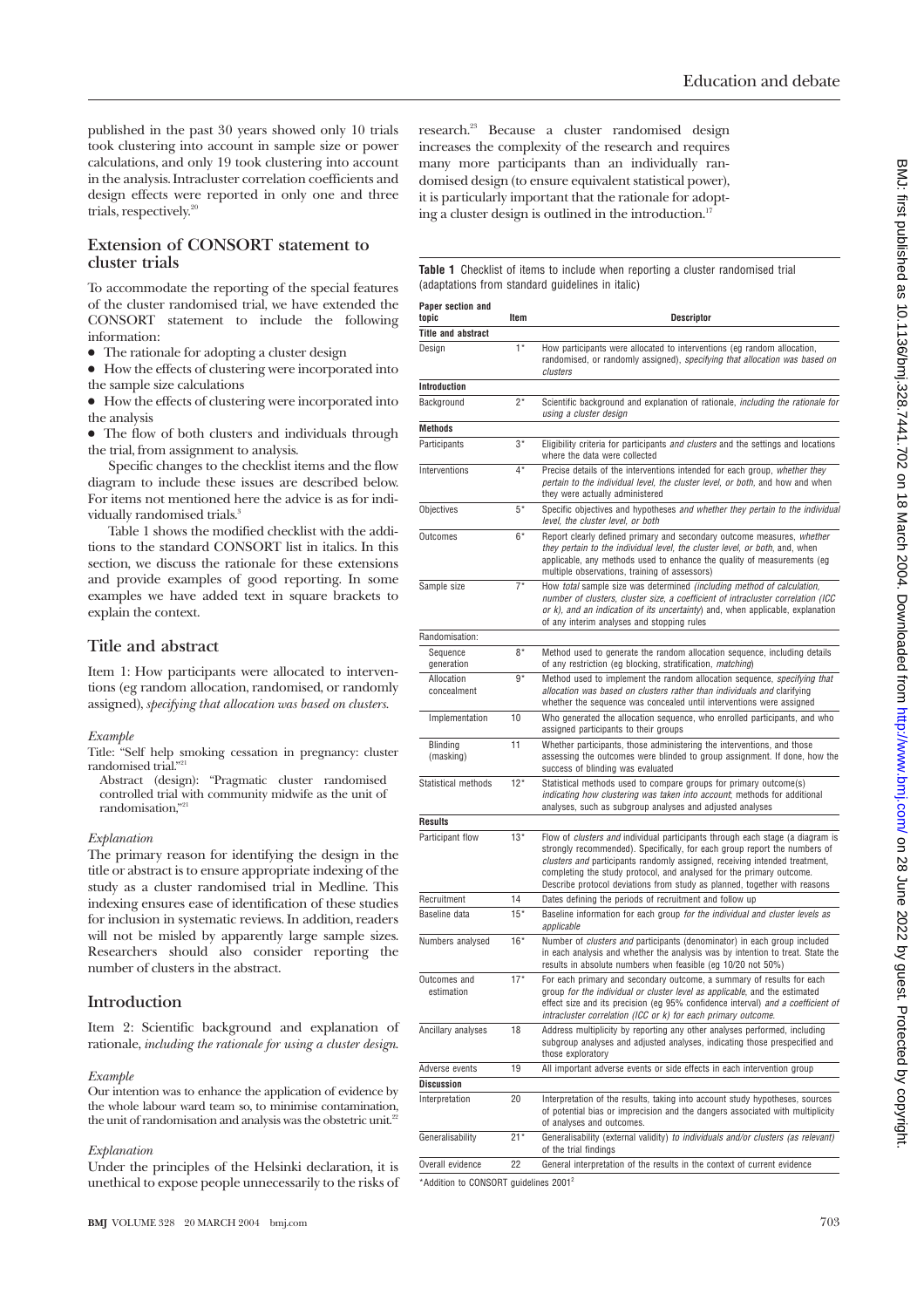# **Methods**

The main difference when reporting a cluster trial, as opposed to an individually randomised trial, is that there are two levels of inference rather than one: the cluster level and the individual level. $24$  Thus, to allow readers to interpret the results appropriately, it is important to indicate explicitly the level at which the interventions were targeted, the hypotheses were generated, the outcomes were measured, and randomisation was done.

#### **Participants**

Item 3: Eligibility criteria for participants *and clusters* and the settings and locations where the data were collected.

#### *Example*

The study comprised 41 practices in Wessex ... Inclusion criteria were  $\geq 4$  medical partners; list size >7000; a diabetes register with  $>1\%$  of practice population; and a diabetes service registered with the health authority ... Nurses reported all new cases of diabetes to the trial office. Willing patients aged 30-70 were included in the trial. Patients were excluded if they were private patients, housebound, mentally ill, had severe learning difficulties, or were subsequently found to have been diagnosed previously with, or not to have, diabetes, or were found to have type 1 diabetes.<sup>25</sup>

#### *Explanation*

Because there are two levels of inference, the eligibility criteria for clusters, as well as participants, need to be reported. In a cluster trial, the primary eligibility criterion is often all the clusters in a defined geographical area.

#### **Intervention**

Item 4: Precise details of the interventions intended for each group, *whether they pertain to the individual level, the cluster level, or both,* and how and when they were actually administered.

#### *Example*

We ... paired the 14 [urban sectors of Trujillo, Venezuela] according to the incidence of cutaneous leishmaniasis in the 12 months before the baseline household survey. For each of the seven pairs we randomly allocated one sector . . . to the intervention group and the other to the control group . . . In the intervention group the windows of all 241 houses (with a total of 1336 inhabitants) were covered with loosely hanging polyester curtains impregnated with the pyrethroid insecticide  $\ldots$  In the 222 houses in six of the control sectors the windows were covered with non-impregnated curtains and in one randomly selected control sector with 106 houses no curtains were provided."<sup>2</sup>

#### *Explanation*

Again, if the intervention was targeted at the cluster level, specific details of how it was administered should be described.

#### **Objectives**

Item 5: Specific objectives and hypotheses, *and whether they pertain to the individual level, the cluster level, or both*.

#### *Example*

We aimed to compare the effectiveness of three different interventions for improving the secondary preventive care for patients with coronary heart disease delivered at the level of general practice.<sup>27</sup>

## *Explanation*

Descriptions of specific objectives and hypotheses need to make it clear whether they pertain to the individual level, the cluster level, or both. Knowing the level of inference will subsequently aid interpretation of the statistical methods.

#### **Outcome**

Item 6: Report clearly defined primary and secondary outcome measures, *whether they pertain to the individual level, the cluster level, or both,* and, when applicable, any methods used to enhance the quality of measurements (eg multiple observations, training of assessors).

#### *Example*

We evaluated the effect of a computer based clinical decision support system and cardiovascular risk chart [both targeted at physicians—that is, clusters] on patient centred outcomes of absolute cardiovascular risk and blood pressure.<sup>28</sup>

#### *Explanation*

Whether an intervention is evaluated at the cluster level or the participant level has implications for the appropriate analysis of the outcome data. It is therefore important that the level at which outcomes are measured be explicit in the trial report.

#### **Sample size**

Item 7: How total sample size was determined *(including method of calculation, number of clusters, cluster size, a coefficient of intracluster correlation (ICC or k), and an indication of its uncertainty)* and, when applicable, explanation of any interim analyses and stopping rules.

#### *Example*

We calculated sample size with a method that takes into account the intracluster correlation coefficient, the number of events, the expected effect, and the power of the study. We assumed an intracluster correlation of  $\rho = 0.2$ , a minimum of 25 patients for each practice, and a worst case control rate of 50%. Under these assumptions we anticipated a power of 87% to detect a difference of 15% in rates between the two groups with  $\alpha = 0.05$  with 60 practices for each intervention group.29

#### *Explanation*

A principal difference between a cluster randomised trial and an individually randomised trial is the calculation of the sample size. As indicated above, to retain equivalent power to an individually randomised trial, the number of individuals in a cluster randomised trial needs to be increased. The key determinants of the increase required are the intracluster correlation and the cluster size. Reports of cluster randomised trials should state the assumptions used when calculating the number of clusters and the cluster sample size.

#### **Sequence generation**

Item 8: Method used to generate the random allocation sequence, including details of any restriction (eg blocking, stratification, *matching*).

#### *Example*

To help ensure comparability of the intervention and comparison communities with respect to baseline HIV and STD prevalences and risk factors for infection, the communities were matched into six pairs according to the following criteria: roadside, lakeshore, island, or rural location; geographical area (paired communities were generally in the same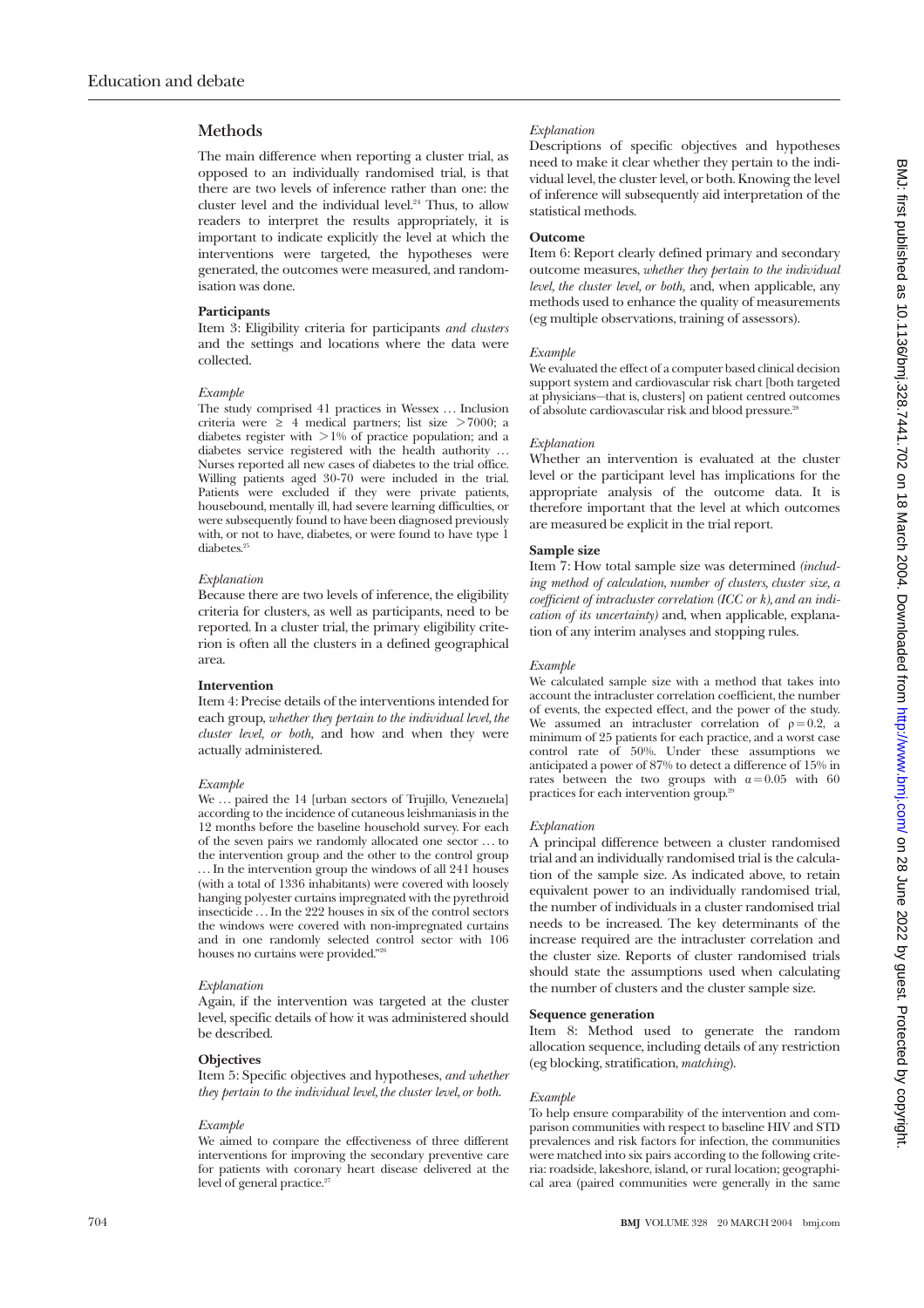district and less than 50 km apart); and prior STD attendance rates at the health centre.<sup>31</sup>

#### *Explanation*

Cluster randomised trials may use a simple, completely randomised design; a matched cluster design; or a stratified design. In individually randomised trials random assignment generally ensures that any baseline differences in group characteristics are the result of chance rather than some systematic bias.<sup>31</sup> This cannot be assumed, however, for the cluster randomised trial.

Although the assumption holds for cluster specific characteristics (that is, characteristics of the randomly allocated clusters), the researcher has little control over the individuals within each cluster<sup>7</sup> and the number of clusters is usually relatively small. As a result, some form of constraint (matching or stratification) is often imposed on randomisation in a cluster randomised design in an attempt to minimise imbalance across treatment groups. Any constraint imposed on the cluster randomised trial affects the sample size and the analysis and thus should be reported.

### **Allocation concealment**

Item 9: Method used to implement the random allocation sequence, *specifying that allocation was based on clusters rather than individuals and* clarifying whether the sequence was concealed until interventions were assigned.

#### *Example*

Practices agreeing to participate were . . . assigned by simple random allocation to use the computer decision support system ... Randomisation was performed with a table of random numbers by a researcher not involved in the study and who was blind to the identity of the practices.<sup>28</sup>

#### *Explanation*

In individually randomised trials, adequate concealment of the treatment allocation is crucial to minimising potential bias. If the person recruiting participants has foreknowledge of the allocation, bias can result.<sup>32</sup> In a cluster randomised trial, allocation of treatment is predetermined for each member of the cluster. Hence the potential for selection bias (selective inclusion of patients into the trial) within clusters is particularly high.4 5 It is, therefore, particularly important that authors outline any strategies that were implemented to minimise the possibility of selection bias—for example, whether all patients within a cluster were included, or, if not, whether recruitment of patients was by a person masked to the cluster allocation.

#### **Statistical methods**

Item 12: Statistical methods used to compare groups for primary outcome(s) *indicating how clustering was taken into account*; methods for additional analyses, such as subgroup analyses and adjusted analyses.

#### *Examples*

Because we randomised obstetric units . . . we analysed rates of marker clinical practices by obstetric units.<sup>2</sup>

We used cluster specific methods because practices rather than patients were randomised ... We used hierarchical logistic regression.<sup>29</sup>

#### *Explanation*

Identification of the level of inference allows readers to evaluate the methods of analysis. For example, if the intervention was targeted at the cluster level (at general practitioners rather than patients, for example) and outcomes were aggregated at the cluster level, sophisticated cluster adjusted analyses are not needed (as in the first example above). If outcomes were measured at the individual patient level, however, the analysis would need to adjust for potential clustering in the data (as in the second example above).

### **Results**

#### **Participant flow**

Item 13: Flow of *clusters and* individual participants through each stage (a diagram is strongly recommended). Specifically, for each group report the numbers of *clusters and* participants randomly assigned, receiving intended treatment, completing the study protocol, and analysed for the primary outcome. Describe protocol deviations from study as planned, together with reasons.

#### *Explanation*

Knowing how many clusters and individuals did not receive the intervention as planned, the proportion dropping out, and the proportion for whom follow up data were not available is essential to interpret the study accurately. For example, individuals excluded after random assignment may not be representative of all participants in the study, and different drop-out rates may be directly related to the treatment received (if, say, one treatment has more severe side effects).<sup>33</sup> The potential for differential adherence and follow up is exacerbated in the cluster randomised design because there are two levels at which drop-outs can occur: whole clusters or individuals in a cluster. It is therefore important to describe the flow of both clusters and individuals when reporting a cluster randomised trial. A flow diagram is usually the best way to present this information (see below).

#### **Baseline data**

Item 15: Baseline information for each group *for the individual and cluster levels as applicable.*

**Table 2** Example of baseline information for each group given at individual and cluster levels (adapted from Feder et al<sup>34</sup>)

|                                   | Intervention group | <b>Control group</b> |  |
|-----------------------------------|--------------------|----------------------|--|
| Practice factors at baseline      |                    |                      |  |
| No                                | 25                 | 27                   |  |
| List size:                        |                    |                      |  |
| Low $(<1600)$                     | 8                  | 10                   |  |
| Medium (1600-2200)                | 8                  | 10                   |  |
| High (>2200)                      | 9                  | $\overline{7}$       |  |
| Practice nurse:                   |                    |                      |  |
| No                                | 8                  | 11                   |  |
| Yes                               | 17                 | 16                   |  |
| Patient factors at baseline       |                    |                      |  |
| No                                | 172                | 156                  |  |
| Mean age (years)                  | 66.4               | 64.8                 |  |
| No $(%)$ men                      | 107/172 (62)       | 87/156 (56)          |  |
| No (%) of smokers                 | 68/161 (42)        | 49/141 (35)          |  |
| No (%) with myocardial infarction | 103/172 (60)       | 91/156 (58)          |  |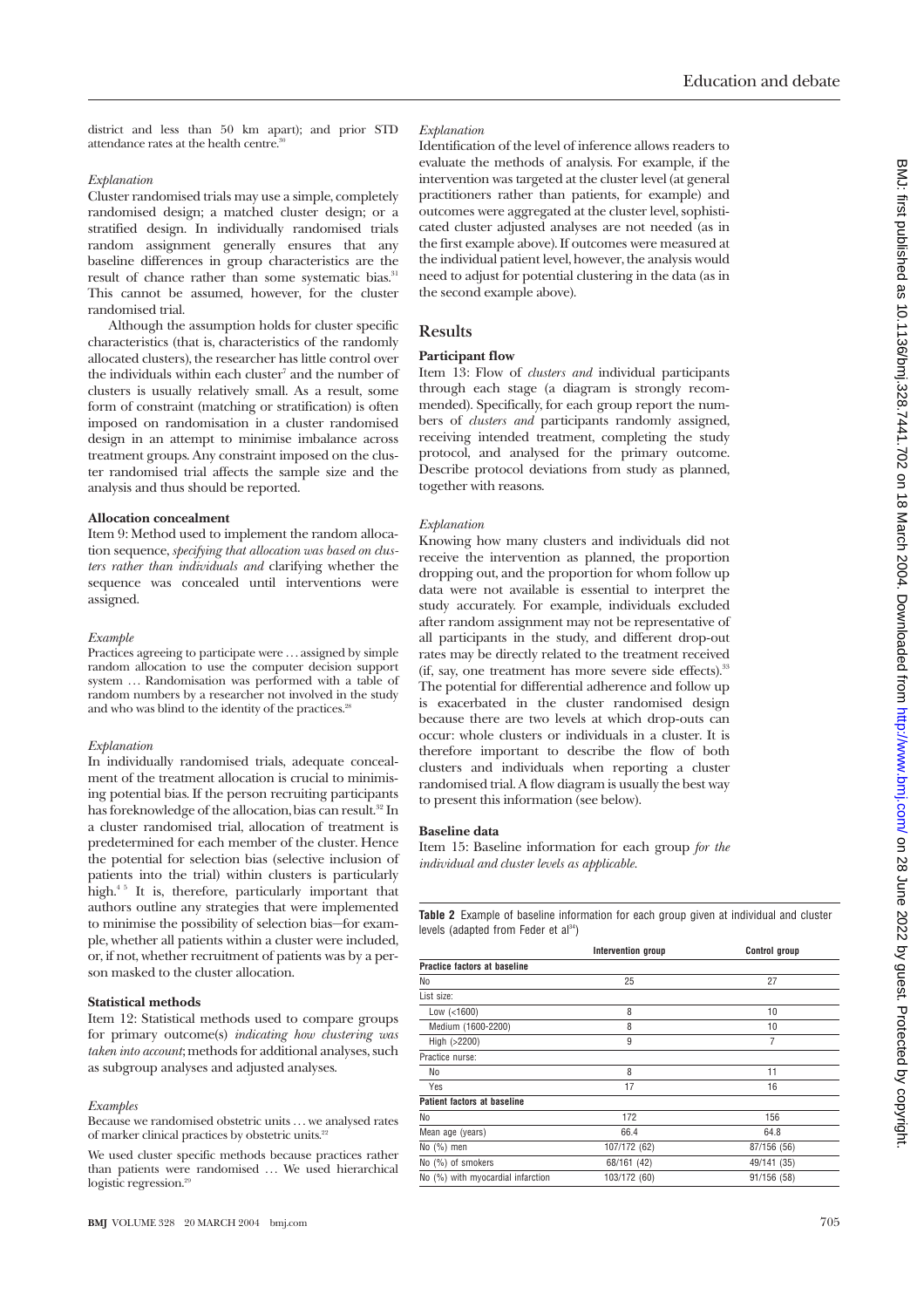**Table 3** Example of study including data on numbers analysed by cluster and intracluster correlation coefficients (adapted from Feder  $et al^{34}$ 

| Variable        | Intervention<br>No $(%)$ | Control<br>No $(%)$ | Intracluster<br>correlation<br>coefficient | <b>Adjusted odds ratio</b><br>(95% CI) | Adjusted $\chi^2$<br>statistic | P value |
|-----------------|--------------------------|---------------------|--------------------------------------------|----------------------------------------|--------------------------------|---------|
| No of practices | 25                       | 27                  |                                            |                                        |                                |         |
| No of patients  | 172                      | 156                 |                                            |                                        |                                |         |
| Advice given:   |                          |                     |                                            |                                        |                                |         |
| Cholesterol     | 54/81 (67)               | 32/83 (39)          | 0.013                                      | $4.0$ (1.9 to 8.2)                     | 12.2                           | < 0.001 |
| Weight          | 74/169 (44)              | 32/154 (21)         | 0.098                                      | 3.0 (1.5 to 35.8)                      | 10.5                           | < 0.01  |
| Diet            | 46/169 (27)              | 22/154 (14)         | 0.053                                      | $2.4$ (1.2 to 4.7)                     | 6.2                            | < 0.05  |

*Example*

See table 2.

#### *Explanation*

Random assignment by individual ensures that any differences in group characteristics at baseline are the result of chance rather than some systematic bias.<sup>32</sup> This assumption does not hold, however, for cluster randomised trials. It is important to present summary baseline information for both clusters and individuals, most simply as tables of summary data.

#### **Numbers analysed**

Item 16: Number of *clusters and* participants (denominator) in each group included in each analysis and whether the analysis was by intention to treat. State the results in absolute numbers when feasible (eg 10/20 not 50%).

#### *Example* See table 3.

#### *Explanation*

The number of participants who contribute to the analysis of a trial is essential to interpreting the results.



**Fig 1** Recommended format for flow diagram of the progress of clusters and individuals through the phases of a randomised trial

Not all participants, however, may contribute to the analysis of each outcome. In a cluster trial, this fact is compounded by the possibility that not all clusters may contribute to a particular analysis. Because the sample size calculation, and hence the power of the study, is calculated on the assumption that all participants and (especially) all clusters will provide information, the number of participants and clusters contributing to a particular analysis should be reported so that any potential drop in statistical power can be assessed. The flow diagram can include this information if there is only one primary outcome; otherwise the numbers of participants and clusters contributing should be summarised for each outcome.

#### **Outcomes and estimation**

Item 17: For each primary and secondary outcome, a summary of results for each group *for the individual or cluster level as applicable*, and the estimated effect size and its precision (eg 95% confidence interval) *and a coefficient of intracluster correlation (ICC or k) for each primary outcome.*

#### *Example* See table 3.

# *Explanation*

When reporting the results of a cluster randomised trial, point estimates with confidence intervals should be reported for primary outcomes. Given the impact of the extent of the intracluster correlation on the power of the study, the intracluster correlation coefficient or k statistic, for each outcome being analysed should also be provided. This information will allow readers to assess the appropriateness of the original sample size calculations as well as the magnitude of the clustering for each outcome. Showing both adjusted and unadjusted estimates would provide another indication of the extent of the clustering. Several authors have advocated publishing intracluster correlation coefficients to allow them to inform the development of future cluster trials in similar settings. $935-3$ 

# **Discussion**

Item 21: Generalisability (external validity) *to individuals and/or clusters (as relevant)* of the trial findings.

#### *Example*

Although our trial was completed successfully from both a methodological and practical point of view, our results may not be generalisable. The 21 participating practices tended to be large, with good nursing support, and may have been particularly committed to improving their quality of care . . .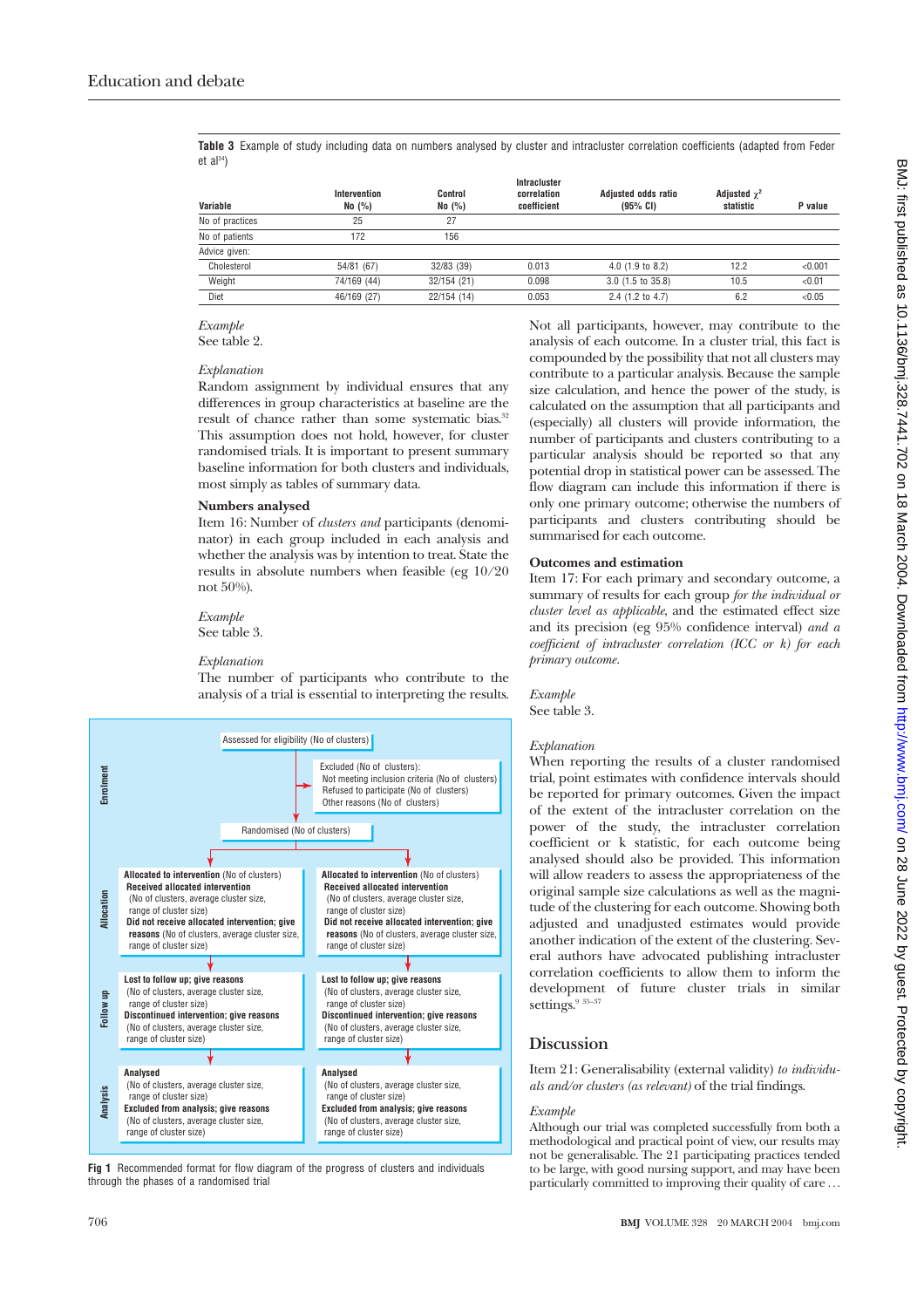Furthermore, the observed intervention effect would probably have been greater if the trial had not taken place in the context of a health authority audit initiative relating to patients with coronary heart disease, backed by a financial incentive."

Enrolment

#### *Explanation*

In the discussion section of any trial report, the external validity of the results should be considered. External validity is more complicated for cluster randomised trials because the results may be generalisable to the clusters, to the individuals in those clusters, or to both, and thus the level at which external validity is addressed should be identified.

## **Flow diagrams**

We previously presented three options for modifying the CONSORT flow diagram for presenting clustered data: presenting the flow of data based only on clusters, only on individual participants, or both.8 Further experience suggests that the type of diagram should depend on the type of analysis because different approaches to analysis require information at different levels of the clustered design.

For example, if the analysis is aggregated at the level of the cluster, the flow diagram should relate to the cluster level data (fig 1). To allow meaningful interpretation, a measure of the cluster size (and an indication of how variable cluster sizes are) also needs to be included in the diagram. If, however, the analysis is multilevel or hierarchical, the flow diagram should present data flow for both clusters and individual participants (fig 2).

Although we recommend this diagram for communicating the flow of clusters and participants throughout the study, the exact form and content of the flow diagram should be varied to present the specific features of a trial.

### **Comments**

Reports of cluster trials should include key information on the design and analysis to allow readers to accurately interpret the results. This information is also

# **Summary points**

Accurate reporting of trials is essential to ensure appropriate interpretation of results

The CONSORT statement provides a framework for reporting individually randomised trials

In some situations it is preferable to randomise groups of individuals (so called cluster randomised trials)

Reports of cluster randomised trials require extra information on their special features

The CONSORT statement has been extended to accommodate these features



Assessed for eligibility (90 practices)



**Fig 2** Example of diagram showing flow of clusters and participants through a trial (adapted from Thomas et al<sup>38</sup>)

particularly important for meta-analysts attempting to extract data from such reports.<sup>39</sup> We therefore recommend that journal editors include our guidelines in their instructions to authors.

Inadequate methodological reporting of trials has been shown to be associated with bias in the estimate of treatment effects.40 Use of the CONSORT statement for the reporting of two group parallel trials is associated with improved reporting quality.41 42 43 We believe that the routine use of this proposed extension to the CONSORT statement will result in similar improvements for cluster trials.

The CONSORT group is also developing modified recommendations to help improve the quality of reporting of clinical trials of other designs, including equivalence trials, crossover trials and multi-arm trials. The most up to date versions of all CON-SORT recommendations can be found at www.consortstatement.org. We thank the members of the CONSORT Group, especially David Moher, Ken Schulz, Tom Lang, David Sackett, Peter Gøtzsche, Matthias Egger, and John Ioannidis for helpful comments on earlier drafts. The Health Services Research Unit is funded by the Chief Scientist's Office of the Scottish Executive Health Department. DGA is supported by Cancer Research UK. The views expressed are not necessarily those of the funding bodies.

Competing interests: None declared.

- 1 Begg C, Cho M, Eastwood S, Horton R, Moher D, Olkin I, et al. Improving the quality of reporting of randomised controlled trials. The CONSORT statement. *JAMA* 1996;276:637-9.
- 2 Moher D, Schulz KF, Altman DG, CONSORT Group. The CONSORT statement: revised recommendations for improving the quality of reports<br>of parallel-group randomised trials. *Lancet* 2001;357:1191-4.<br>3 Altman DG, Schulz KF, Moher D, Egger M, Davidoff F, Elbourne D, et al.
- The revised CONSORT statement for reporting randomised trials: explanation and elaboration. *Ann Intern Med* 2001;134:663-94.
- 4 Puffer S, Torgerson D, Watson J. Evidence for risk of bias in cluster randomised trials: review of recent trials published in three general medical journals. *BMJ* 2003;327:785-9.
- 5 Fayers PM, Jordhøy MS, Kaasa S. Cluster-randomized trials. *Palliat Med* 2002;26:69-70.